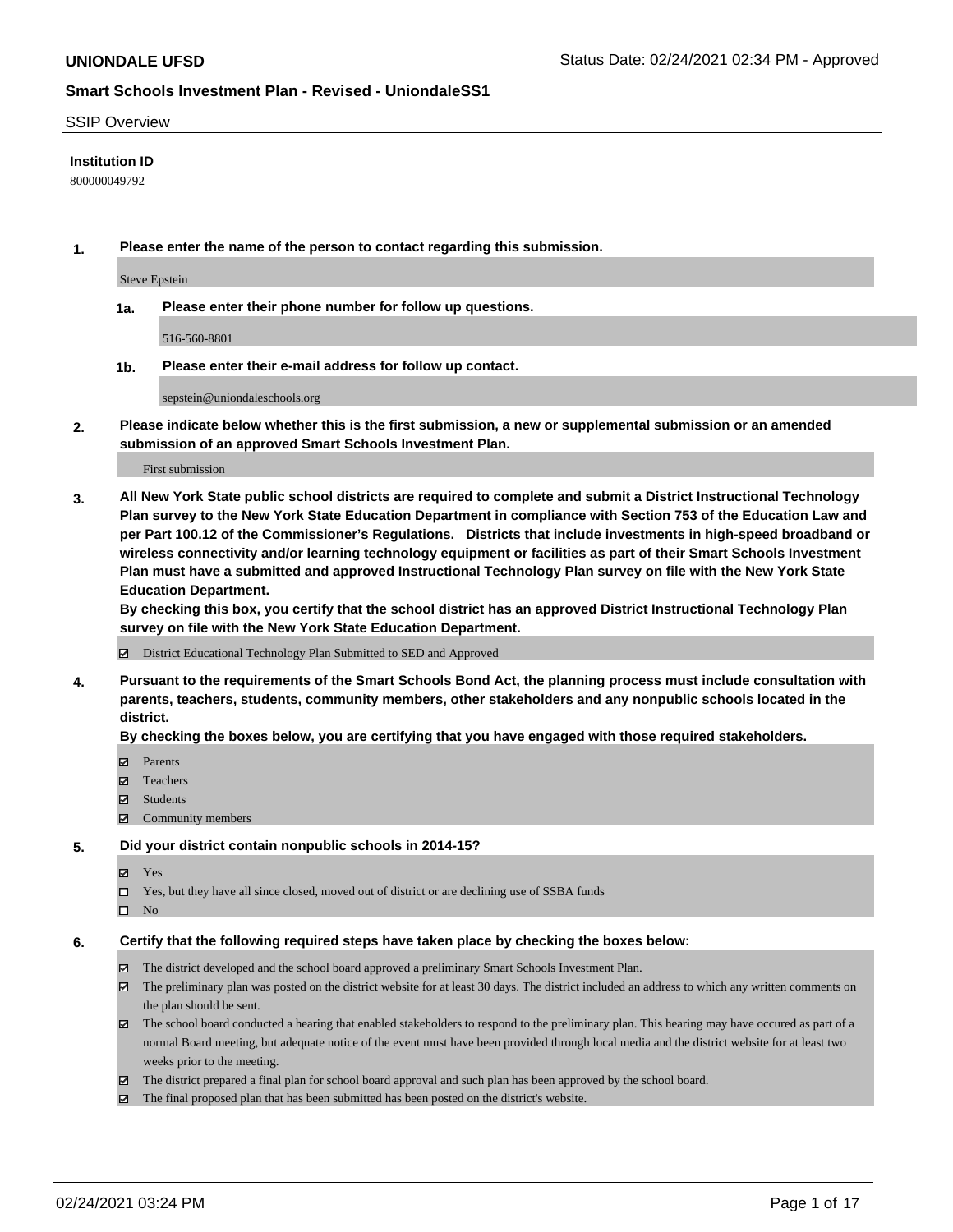### SSIP Overview

**6a. Please upload the proposed Smart Schools Investment Plan (SSIP) that was posted on the district's website, along with any supporting materials. Note that this should be different than your recently submitted Educational Technology Survey. The Final SSIP, as approved by the School Board, should also be posted on the website and remain there during the course of the projects contained therein.**

LOI\_Forms\_Workbook\_rev.pdf Revised smart schools LOI.pdf SMART\_SCHOOL\_INVESTMENT\_PLANrv.docx

**6b. Enter the webpage address where the final Smart Schools Investment Plan is posted. The Plan should remain posted for the life of the included projects.**

https://echalk-slate-prod.s3.amazonaws.com/private/districts/364/resources/a077ab72-b25b-45be-bb24- 3717902b5eb6?AWSAccessKeyId=AKIAJSZKIBPXGFLSZTYQ&Expires=1896812847&response-cache-control=private%2C%20maxage%3D31536000&response-content-disposition=%3Bfilename%3D%22Smart%2520School%2520Investment%2520Plan.pdf%22&responsecontent-type=application%2Fpdf&Signature=H09quTaReAE017W5TBsSxMN362E%3D

**7. Please enter an estimate of the total number of students and staff that will benefit from this Smart Schools Investment Plan based on the cumulative projects submitted to date.**

933

**8. An LEA/School District may partner with one or more other LEA/School Districts to form a consortium to pool Smart Schools Bond Act funds for a project that meets all other Smart School Bond Act requirements. Each school district participating in the consortium will need to file an approved Smart Schools Investment Plan for the project and submit a signed Memorandum of Understanding that sets forth the details of the consortium including the roles of each respective district.**

 $\Box$  The district plans to participate in a consortium to partner with other school district(s) to implement a Smart Schools project.

**9. Please enter the name and 6-digit SED Code for each LEA/School District participating in the Consortium.**

| <b>Partner LEA/District</b> | <b>ISED BEDS Code</b> |
|-----------------------------|-----------------------|
| (No Response)               | (No Response)         |

**10. Please upload a signed Memorandum of Understanding with all of the participating Consortium partners.**

(No Response)

**11. Your district's Smart Schools Bond Act Allocation is:**

\$3,813,985

**12. Final 2014-15 BEDS Enrollment to calculate Nonpublic Sharing Requirement**

|            | <b>Public Enrollment</b> | l Nonpublic Enrollment | Total Enrollment | l Nonpublic Percentage |
|------------|--------------------------|------------------------|------------------|------------------------|
| Enrollment | 6.609                    | 3,460                  | 10.069.00        | 34.36                  |

# **13. This table compares each category budget total, as entered in that category's page, to the total expenditures listed in the category's expenditure table. Any discrepancies between the two must be resolved before submission.**

|                                            | Sub-Allocations | Expenditure Totals | l Difference |
|--------------------------------------------|-----------------|--------------------|--------------|
| School Connectivity                        | 0.00            | 0.00               | 0.00         |
| Connectivity Projects for<br>l Communities | 0.00            | 0.00               | 0.00         |
| Classroom Technology                       | 0.00            | 0.00               | 0.00         |
| Pre-Kindergarten Classrooms                | 2,700,000.00    | 2,700,000.00       | 0.00         |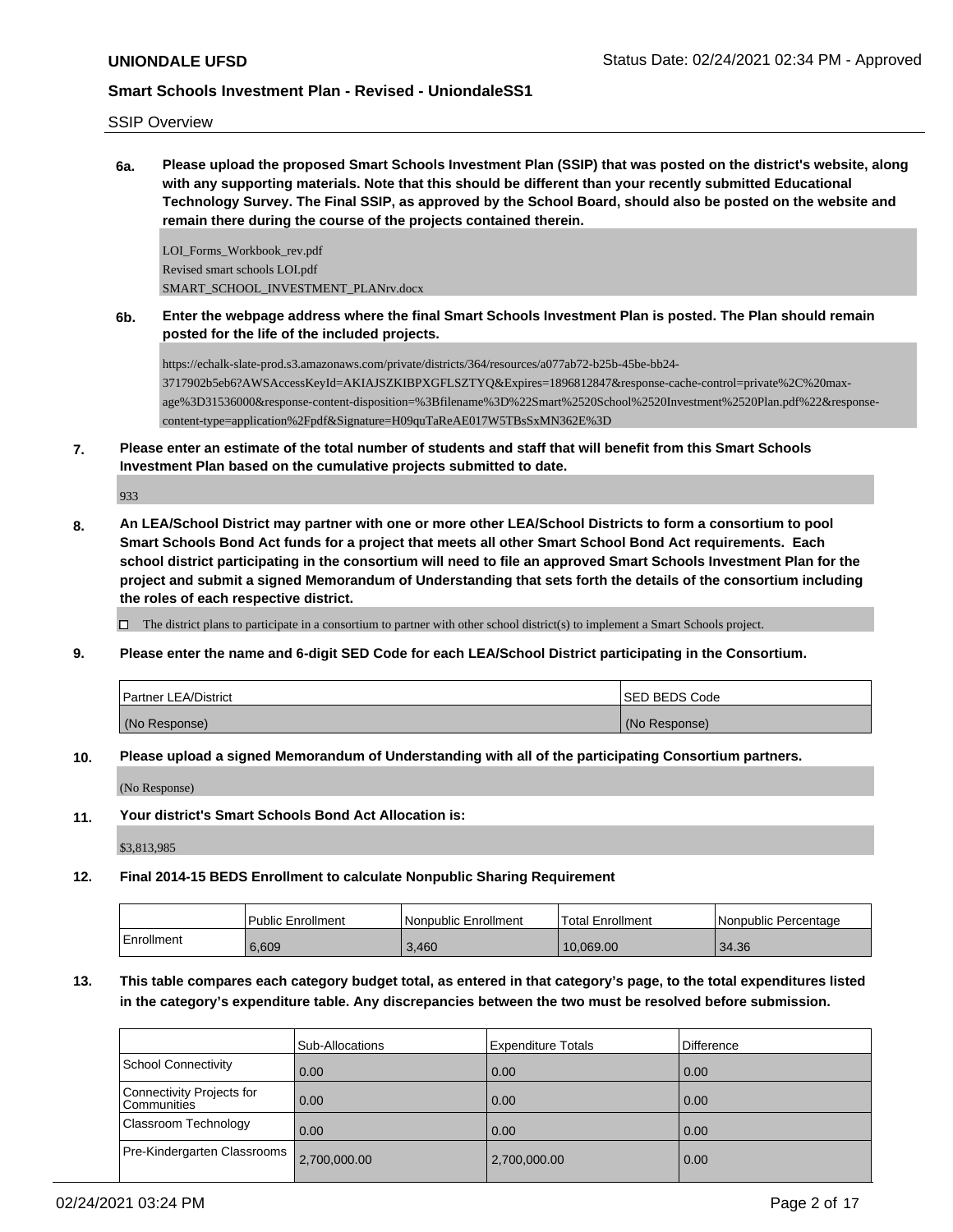SSIP Overview

|                                            | Sub-Allocations | Expenditure Totals | Difference |
|--------------------------------------------|-----------------|--------------------|------------|
| Replace Transportable<br><b>Classrooms</b> | 1,113,980.00    | 1,113,980.00       | 0.00       |
| High-Tech Security Features                | 0.00            | 0.00               | 0.00       |
| Nonpublic Loan                             | 0.00            | 0.00               | 0.00       |
| Totals:                                    | 3,813,980       | 3,813,980          | ш          |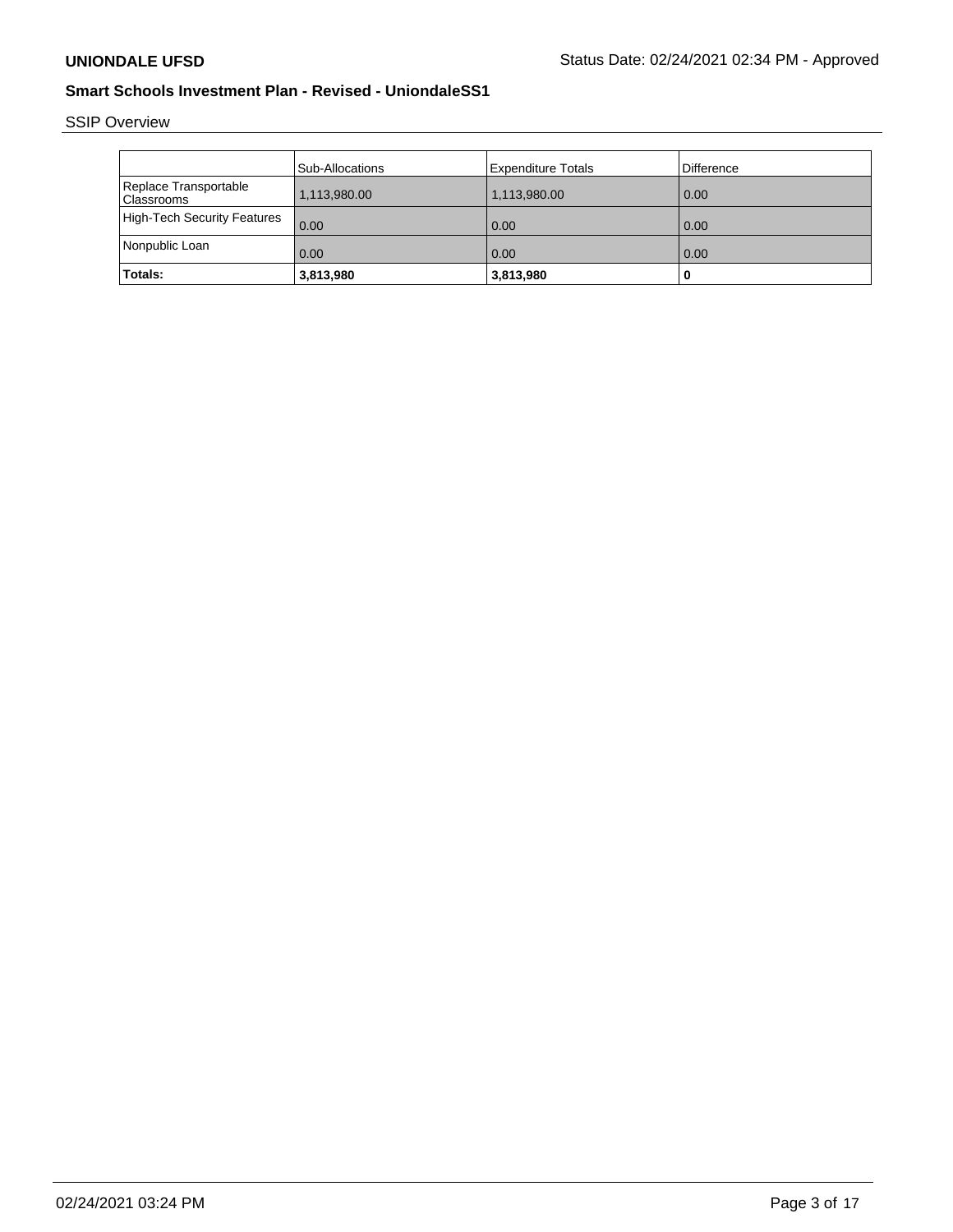School Connectivity

- **1. In order for students and faculty to receive the maximum benefit from the technology made available under the Smart Schools Bond Act, their school buildings must possess sufficient connectivity infrastructure to ensure that devices can be used during the school day. Smart Schools Investment Plans must demonstrate that:**
	- **• sufficient infrastructure that meets the Federal Communications Commission's 100 Mbps per 1,000 students standard currently exists in the buildings where new devices will be deployed, or**
	- **• is a planned use of a portion of Smart Schools Bond Act funds, or**
	- **• is under development through another funding source.**

**Smart Schools Bond Act funds used for technology infrastructure or classroom technology investments must increase the number of school buildings that meet or exceed the minimum speed standard of 100 Mbps per 1,000 students and staff within 12 months. This standard may be met on either a contracted 24/7 firm service or a "burstable" capability. If the standard is met under the burstable criteria, it must be:**

**1. Specifically codified in a service contract with a provider, and**

**2. Guaranteed to be available to all students and devices as needed, particularly during periods of high demand, such as computer-based testing (CBT) periods.**

**Please describe how your district already meets or is planning to meet this standard within 12 months of plan submission.**

(No Response)

**1a. If a district believes that it will be impossible to meet this standard within 12 months, it may apply for a waiver of this requirement, as described on the Smart Schools website. The waiver must be filed and approved by SED prior to submitting this survey.**

 $\Box$  By checking this box, you are certifying that the school district has an approved waiver of this requirement on file with the New York State Education Department.

**2. Connectivity Speed Calculator (Required). If the district currently meets the required speed, enter "Currently Met" in the last box: Expected Date When Required Speed Will be Met.**

|                  | l Number of     | Required Speed | Current Speed in | Expected Speed  | <b>Expected Date</b>                    |
|------------------|-----------------|----------------|------------------|-----------------|-----------------------------------------|
|                  | <b>Students</b> | In Mbps        | l Mbps           | Ito be Attained | When Required                           |
|                  |                 |                |                  |                 | l Within 12 Months ISpeed Will be Met l |
| Calculated Speed | (No Response)   | 0.00           | (No Response)    | (No Response)   | (No Response)                           |

**3. Describe how you intend to use Smart Schools Bond Act funds for high-speed broadband and/or wireless connectivity projects in school buildings.**

(No Response)

**4. Describe the linkage between the district's District Instructional Technology Plan and how the proposed projects will improve teaching and learning. (There should be a link between your response to this question and your responses to Question 1 in Section IV - NYSED Initiatives Alignment: "Explain how the district use of instructional technology will serve as a part of a comprehensive and sustained effort to support rigorous academic standards attainment and performance improvement for students."** 

**Your answer should also align with your answers to the questions in Section II - Strategic Technology Planning and the associated Action Steps in Section III - Action Plan.)**

(No Response)

**5. If the district wishes to have students and staff access the Internet from wireless devices within the school building, or in close proximity to it, it must first ensure that it has a robust Wi-Fi network in place that has sufficient bandwidth to meet user demand.**

**Please describe how you have quantified this demand and how you plan to meet this demand.**

(No Response)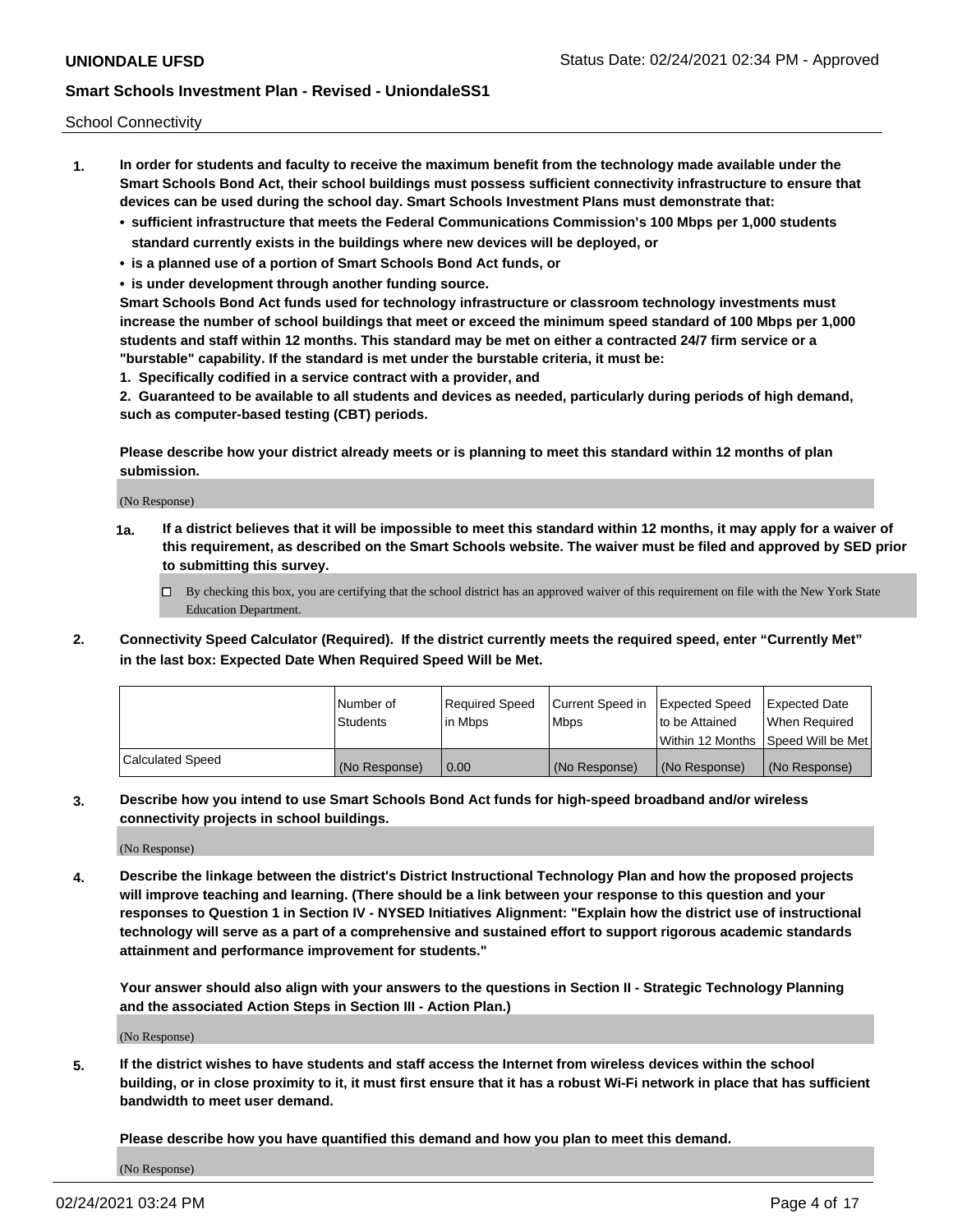School Connectivity

**6. Smart Schools plans with any expenditures in the School Connectivity category require a project number from the Office of Facilities Planning. Districts must submit an SSBA LOI and receive project numbers prior to submitting the SSIP. As indicated on the LOI, some projects may be eligible for a streamlined review and will not require a building permit.**

**Please indicate on a separate row each project number given to you by the Office of Facilities Planning.**

| Project Number |  |
|----------------|--|
| (No Response)  |  |

**7. Certain high-tech security and connectivity infrastructure projects may be eligible for an expedited review process as determined by the Office of Facilities Planning.**

### **Was your project deemed eligible for streamlined review?**

(No Response)

### **8. Include the name and license number of the architect or engineer of record.**

| Name          | License Number |
|---------------|----------------|
| (No Response) | (No Response)  |

### **9. Public Expenditures – Loanable (Counts toward the nonpublic loan calculation)**

| Select the allowable expenditure type.<br>Repeat to add another item under each type. | <b>PUBLIC</b> Items to be<br>l Purchased | Quantity           | Cost Per Item    | <b>Total Cost</b> |
|---------------------------------------------------------------------------------------|------------------------------------------|--------------------|------------------|-------------------|
| (No Response)                                                                         | (No Response)                            | l (No<br>Response) | (No<br>Response) | $\overline{0.00}$ |
|                                                                                       |                                          | O                  | 0.00             |                   |

### **10. Public Expenditures – Non-Loanable (Does not count toward nonpublic loan calculation)**

| Select the allowable expenditure<br>type.<br>Repeat to add another item under<br>each type. | <b>PUBLIC</b> Items to be purchased | Quantity      | Cost per Item | <b>Total Cost</b> |
|---------------------------------------------------------------------------------------------|-------------------------------------|---------------|---------------|-------------------|
| (No Response)                                                                               | (No Response)                       | (No Response) | (No Response) | 0.00              |
|                                                                                             |                                     |               | 0.00          |                   |

#### **11. Final 2014-15 BEDS Enrollment to calculate Nonpublic Sharing Requirement (no changes allowed.)**

|            | l Public Enrollment | Nonpublic Enrollment | 'Total Enrollment | l Nonpublic Percentage |
|------------|---------------------|----------------------|-------------------|------------------------|
| Enrollment | 6,609               | 3,460                | 10.069.00         | 34.36                  |

#### **12. Total Public Budget - Loanable (Counts toward the nonpublic loan calculation)**

|                                                      | Public Allocations | <b>Estimated Nonpublic Loan</b><br>Amount | Estimated Total Sub-Allocations |
|------------------------------------------------------|--------------------|-------------------------------------------|---------------------------------|
| Network/Access Costs                                 | (No Response)      | 0.00                                      | 0.00                            |
| School Internal Connections and<br><b>Components</b> | (No Response)      | 0.00                                      | 0.00                            |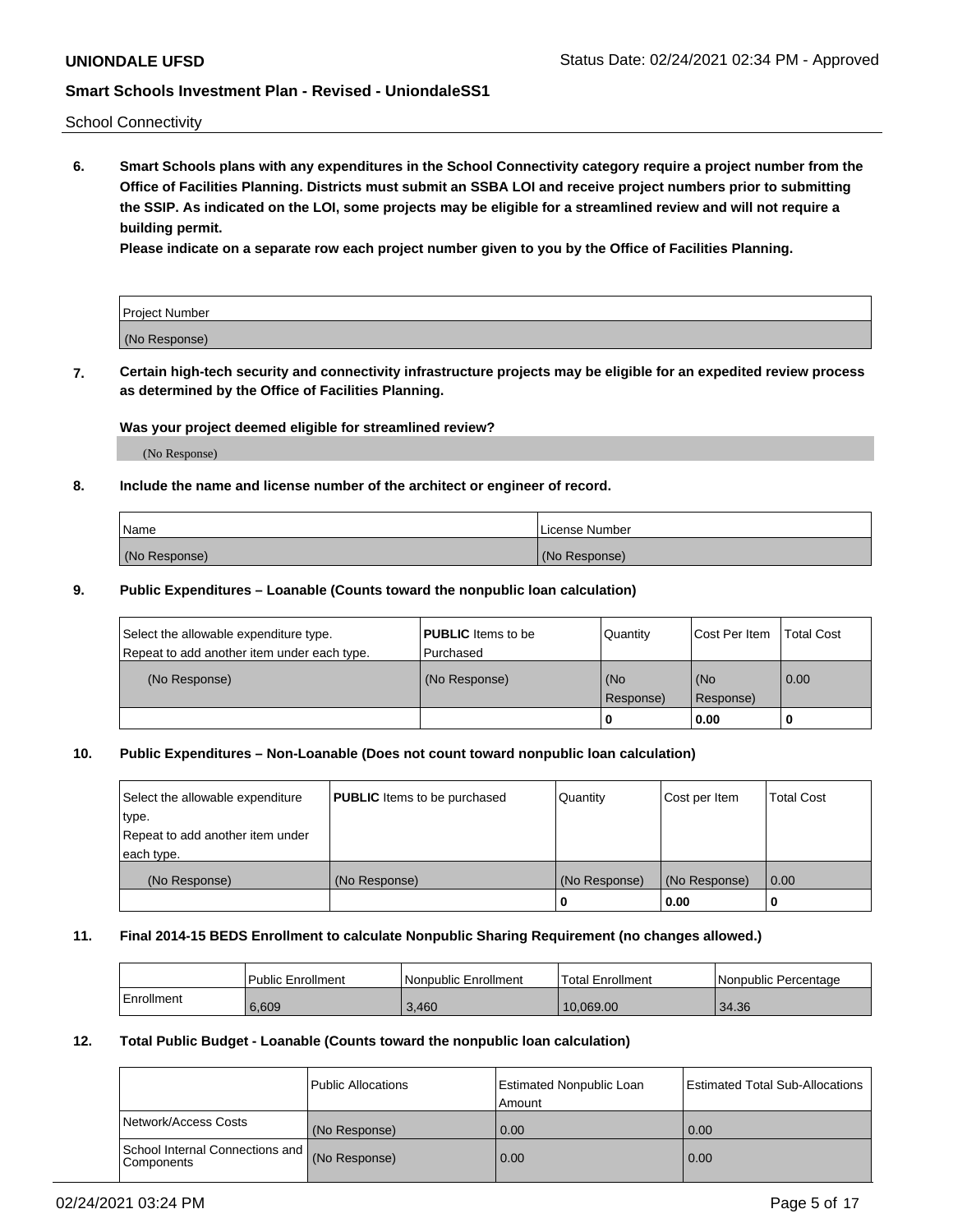School Connectivity

|         | Public Allocations | Estimated Nonpublic Loan<br>l Amount | <b>Estimated Total Sub-Allocations</b> |
|---------|--------------------|--------------------------------------|----------------------------------------|
| l Other | (No Response)      | 0.00                                 | 0.00                                   |
| Totals: | 0.00               | 0                                    |                                        |

# **13. Total Public Budget – Non-Loanable (Does not count toward the nonpublic loan calculation)**

|                                                   | Sub-<br>Allocation |
|---------------------------------------------------|--------------------|
| Network/Access Costs                              | (No Response)      |
| Outside Plant Costs                               | (No Response)      |
| <b>School Internal Connections and Components</b> | (No Response)      |
| Professional Services                             | (No Response)      |
| Testing                                           | (No Response)      |
| <b>Other Upfront Costs</b>                        | (No Response)      |
| <b>Other Costs</b>                                | (No Response)      |
| Totals:                                           | 0.00               |

# **14. School Connectivity Totals**

|                          | Total Sub-Allocations |
|--------------------------|-----------------------|
| Total Loanable Items     | 0.00                  |
| Total Non-Ioanable Items | 0.00                  |
| Totals:                  |                       |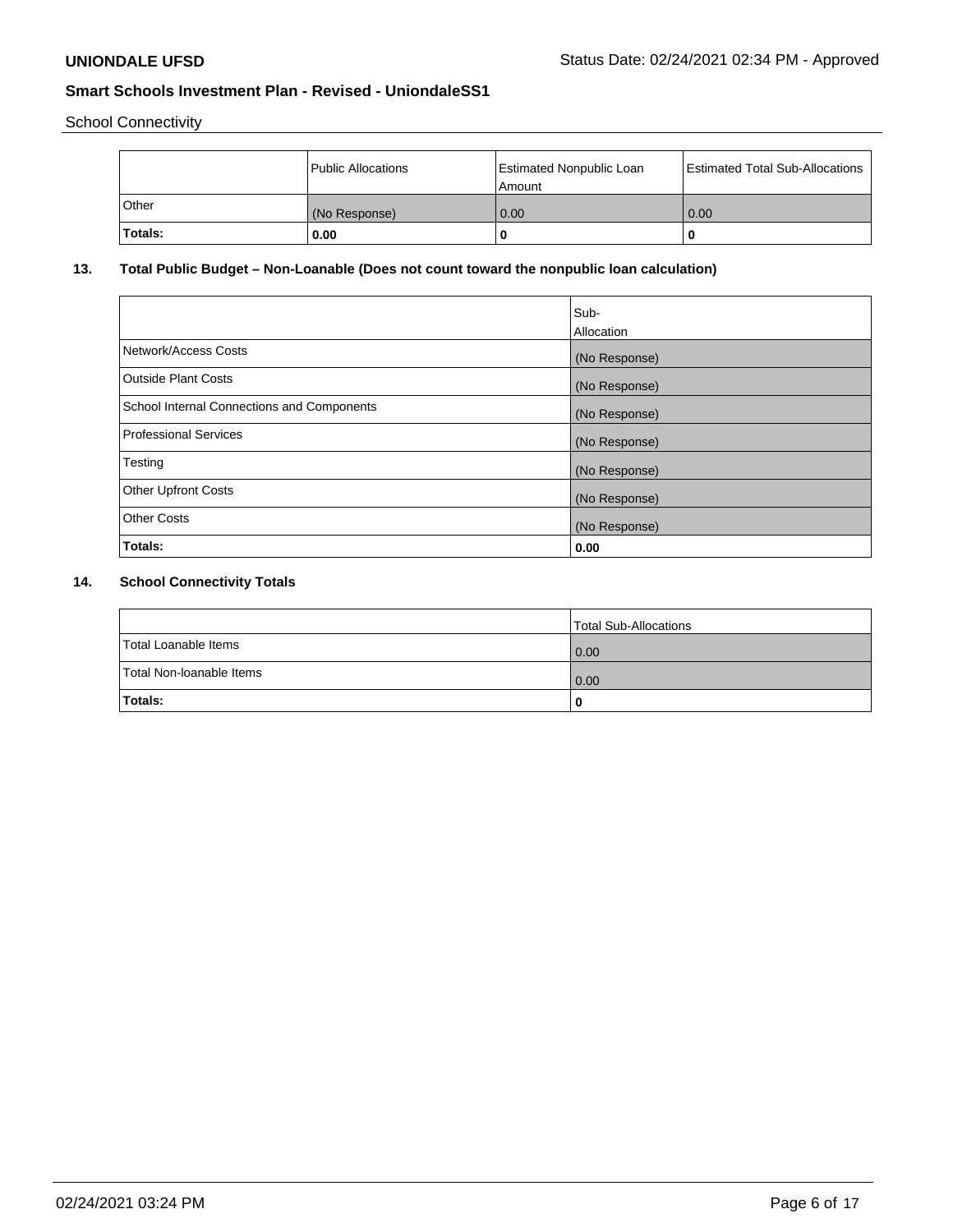Community Connectivity (Broadband and Wireless)

**1. Describe how you intend to use Smart Schools Bond Act funds for high-speed broadband and/or wireless connectivity projects in the community.**

(No Response)

**2. Please describe how the proposed project(s) will promote student achievement and increase student and/or staff access to the Internet in a manner that enhances student learning and/or instruction outside of the school day and/or school building.**

(No Response)

**3. Community connectivity projects must comply with all the necessary local building codes and regulations (building and related permits are not required prior to plan submission).**

 $\Box$  I certify that we will comply with all the necessary local building codes and regulations.

**4. Please describe the physical location of the proposed investment.**

(No Response)

**5. Please provide the initial list of partners participating in the Community Connectivity Broadband Project, along with their Federal Tax Identification (Employer Identification) number.**

| <b>Project Partners</b> | l Federal ID # |
|-------------------------|----------------|
| (No Response)           | (No Response)  |

**6. Please detail the type, quantity, per unit cost and total cost of the eligible items under each sub-category.**

| Select the allowable expenditure | Item to be purchased | Quantity      | Cost per Item | <b>Total Cost</b> |
|----------------------------------|----------------------|---------------|---------------|-------------------|
| type.                            |                      |               |               |                   |
| Repeat to add another item under |                      |               |               |                   |
| each type.                       |                      |               |               |                   |
| (No Response)                    | (No Response)        | (No Response) | (No Response) | 0.00              |
|                                  |                      | o             | 0.00          |                   |

**7. If you are submitting an allocation for Community Connectivity, complete this table.**

**Note that the calculated Total at the bottom of the table must equal the Total allocation for this category that you entered in the SSIP Overview overall budget.**

|                                    | Sub-Allocation |
|------------------------------------|----------------|
| Network/Access Costs               | (No Response)  |
| Outside Plant Costs                | (No Response)  |
| <b>Tower Costs</b>                 | (No Response)  |
| <b>Customer Premises Equipment</b> | (No Response)  |
| <b>Professional Services</b>       | (No Response)  |
| Testing                            | (No Response)  |
| <b>Other Upfront Costs</b>         | (No Response)  |
| <b>Other Costs</b>                 | (No Response)  |
| Totals:                            | 0.00           |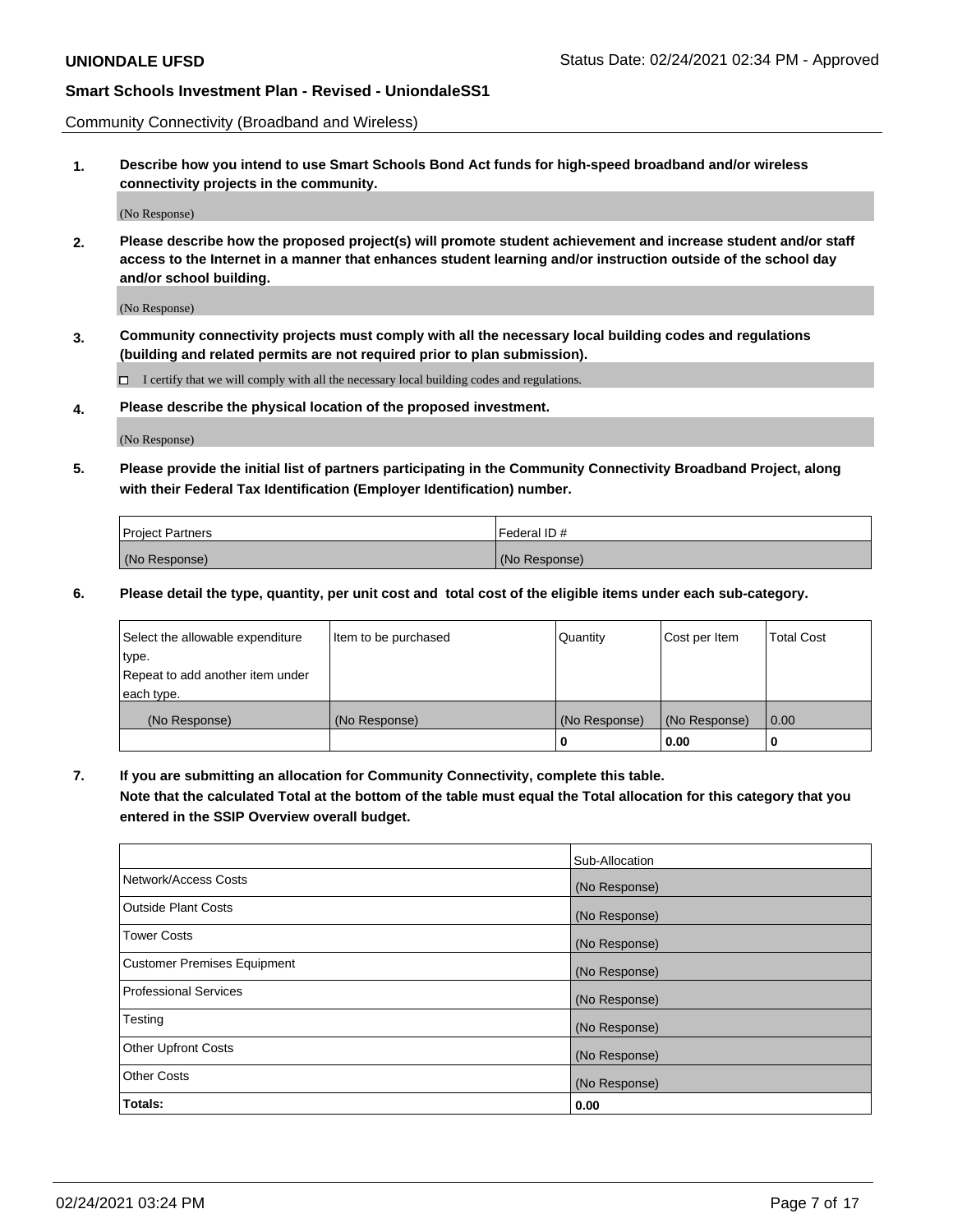#### Classroom Learning Technology

**1. In order for students and faculty to receive the maximum benefit from the technology made available under the Smart Schools Bond Act, their school buildings must possess sufficient connectivity infrastructure to ensure that devices can be used during the school day. Smart Schools Investment Plans must demonstrate that sufficient infrastructure that meets the Federal Communications Commission's 100 Mbps per 1,000 students standard currently exists in the buildings where new devices will be deployed, or is a planned use of a portion of Smart Schools Bond Act funds, or is under development through another funding source. Smart Schools Bond Act funds used for technology infrastructure or classroom technology investments must increase the number of school buildings that meet or exceed the minimum speed standard of 100 Mbps per 1,000 students and staff within 12 months. This standard may be met on either a contracted 24/7 firm service or a**

- **"burstable" capability. If the standard is met under the burstable criteria, it must be:**
- **1. Specifically codified in a service contract with a provider, and**

**2. Guaranteed to be available to all students and devices as needed, particularly during periods of high demand, such as computer-based testing (CBT) periods.**

**Please describe how your district already meets or is planning to meet this standard within 12 months of plan submission.**

(No Response)

- **1a. If a district believes that it will be impossible to meet this standard within 12 months, it may apply for a waiver of this requirement, as described on the Smart Schools website. The waiver must be filed and approved by SED prior to submitting this survey.**
	- By checking this box, you are certifying that the school district has an approved waiver of this requirement on file with the New York State Education Department.
- **2. Connectivity Speed Calculator (Required). If the district currently meets the required speed, enter "Currently Met" in the last box: Expected Date When Required Speed Will be Met.**

|                  | l Number of     | Required Speed | Current Speed in | <b>Expected Speed</b> | <b>Expected Date</b>                |
|------------------|-----------------|----------------|------------------|-----------------------|-------------------------------------|
|                  | <b>Students</b> | l in Mbps      | l Mbps           | to be Attained        | When Required                       |
|                  |                 |                |                  |                       | Within 12 Months  Speed Will be Met |
| Calculated Speed | (No Response)   | 0.00           | (No Response)    | l (No Response)       | (No Response)                       |

**3. If the district wishes to have students and staff access the Internet from wireless devices within the school building, or in close proximity to it, it must first ensure that it has a robust Wi-Fi network in place that has sufficient bandwidth to meet user demand.**

**Please describe how you have quantified this demand and how you plan to meet this demand.**

(No Response)

**4. All New York State public school districts are required to complete and submit an Instructional Technology Plan survey to the New York State Education Department in compliance with Section 753 of the Education Law and per Part 100.12 of the Commissioner's Regulations.**

**Districts that include educational technology purchases as part of their Smart Schools Investment Plan must have a submitted and approved Instructional Technology Plan survey on file with the New York State Education Department.**

- By checking this box, you are certifying that the school district has an approved Instructional Technology Plan survey on file with the New York State Education Department.
- **5. Describe the devices you intend to purchase and their compatibility with existing or planned platforms or systems. Specifically address the adequacy of each facility's electrical, HVAC and other infrastructure necessary to install and support the operation of the planned technology.**

(No Response)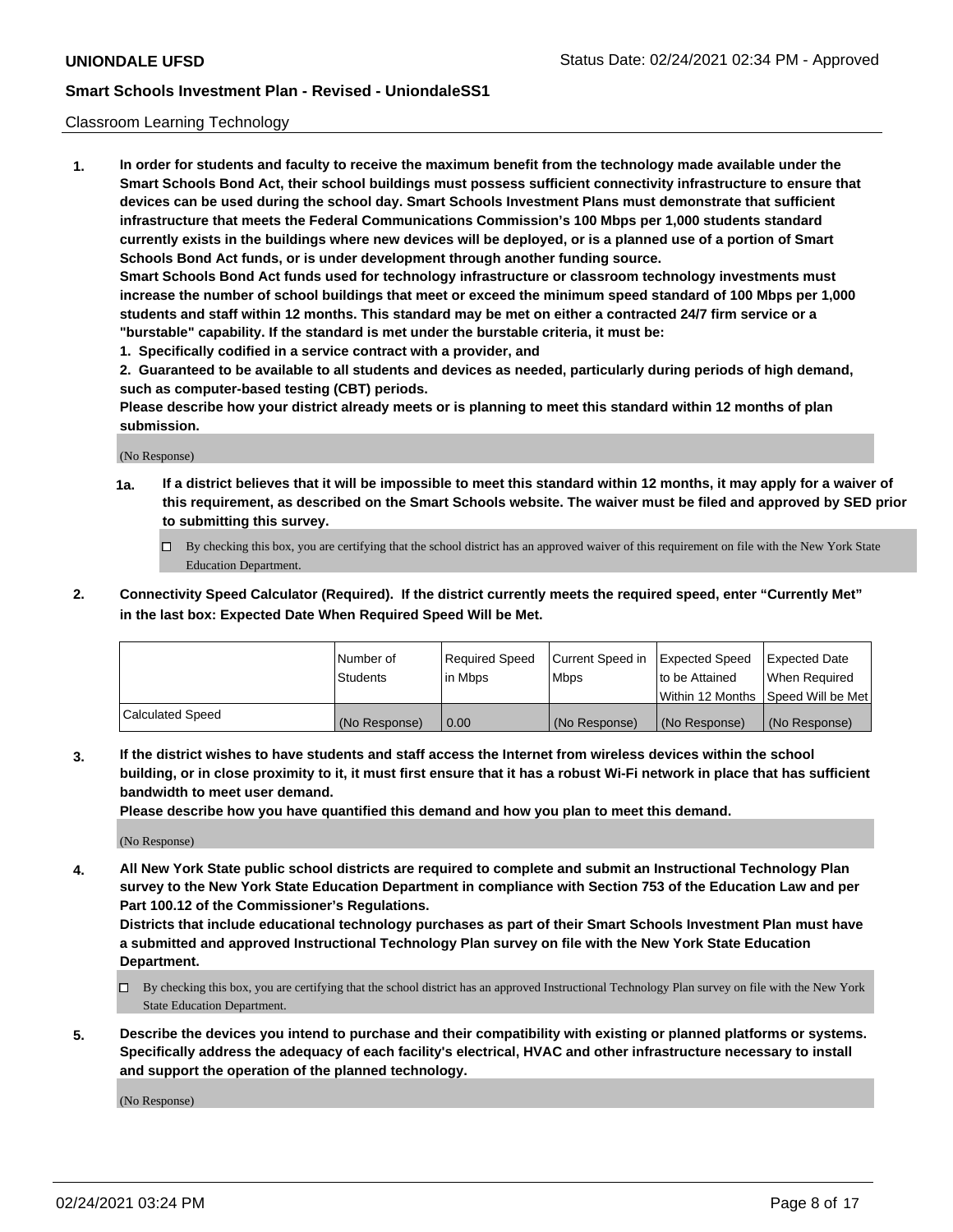### Classroom Learning Technology

- **6. Describe how the proposed technology purchases will:**
	- **> enhance differentiated instruction;**
	- **> expand student learning inside and outside the classroom;**
	- **> benefit students with disabilities and English language learners; and**
	- **> contribute to the reduction of other learning gaps that have been identified within the district.**

**The expectation is that districts will place a priority on addressing the needs of students who struggle to succeed in a rigorous curriculum. Responses in this section should specifically address this concern and align with the district's Instructional Technology Plan (in particular Question 2 of E. Curriculum and Instruction: "Does the district's instructional technology plan address the needs of students with disabilities to ensure equitable access to instruction, materials and assessments?" and Question 3 of the same section: "Does the district's instructional technology plan address the provision of assistive technology specifically for students with disabilities to ensure access to and participation in the general curriculum?")**

**In addition, describe how the district ensures equitable access to instruction, materials and assessments and participation in the general curriculum for both SWD and English Language Learners/Multilingual Learners (ELL/MLL) students.**

(No Response)

**7. Where appropriate, describe how the proposed technology purchases will enhance ongoing communication with parents and other stakeholders and help the district facilitate technology-based regional partnerships, including distance learning and other efforts.**

(No Response)

**8. Describe the district's plan to provide professional development to ensure that administrators, teachers and staff can employ the technology purchased to enhance instruction successfully.**

**Note: This response should be aligned and expanded upon in accordance with your district's response to Question 1 of F. Professional Development of your Instructional Technology Plan: "Please provide a summary of professional development offered to teachers and staff, for the time period covered by this plan, to support technology to enhance teaching and learning. Please include topics, audience and method of delivery within your summary."**

(No Response)

- **9. Districts must contact one of the SUNY/CUNY teacher preparation programs listed on the document on the left side of the page that supplies the largest number of the district's new teachers to request advice on innovative uses and best practices at the intersection of pedagogy and educational technology.**
	- By checking this box, you certify that you have contacted the SUNY/CUNY teacher preparation program that supplies the largest number of your new teachers to request advice on these issues.
	- **9a. Please enter the name of the SUNY or CUNY Institution that you contacted.**

(No Response)

**9b. Enter the primary Institution phone number.**

(No Response)

**9c. Enter the name of the contact person with whom you consulted and/or will be collaborating with on innovative uses of technology and best practices.**

(No Response)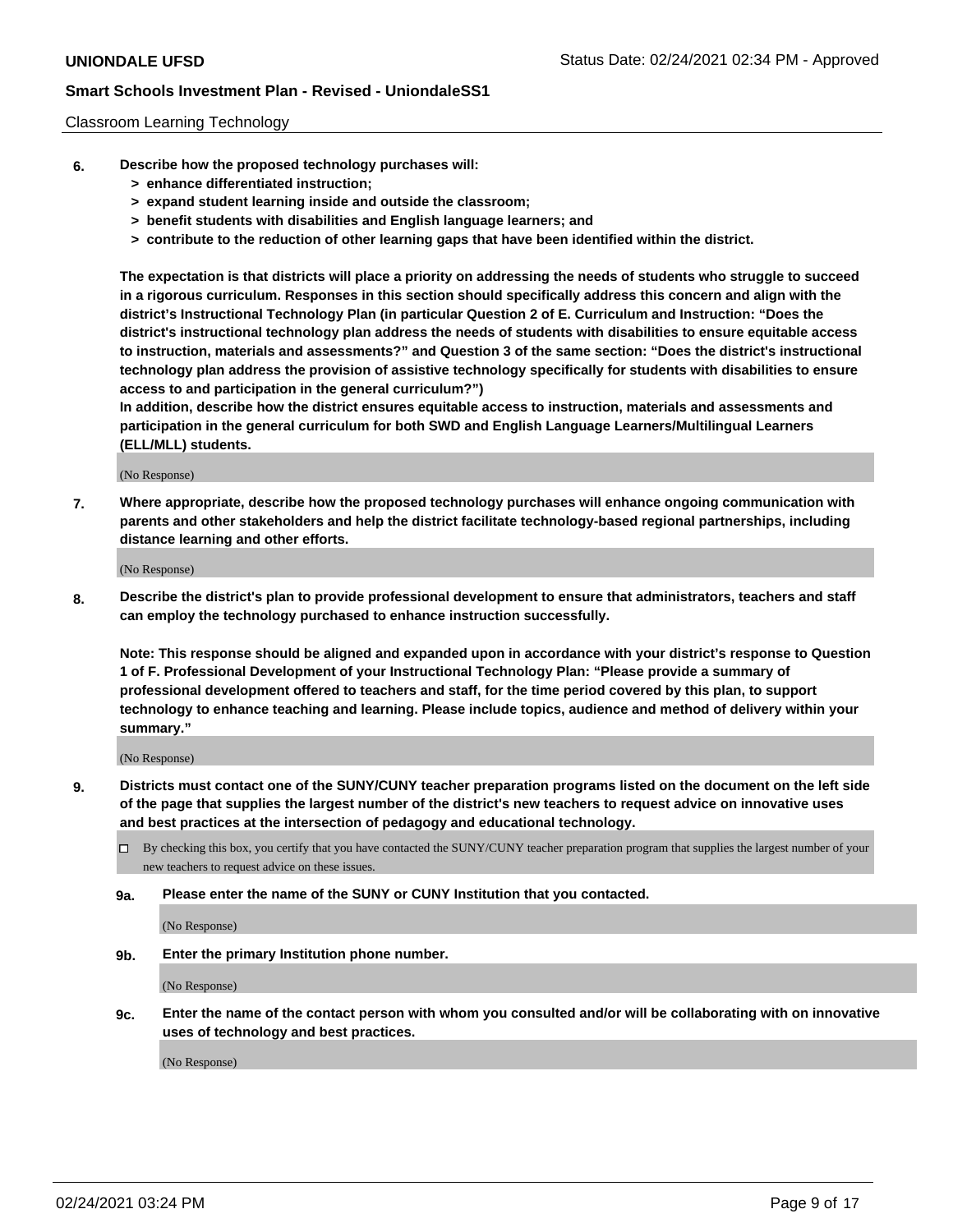### Classroom Learning Technology

**10. To ensure the sustainability of technology purchases made with Smart Schools funds, districts must demonstrate a long-term plan to maintain and replace technology purchases supported by Smart Schools Bond Act funds. This sustainability plan shall demonstrate a district's capacity to support recurring costs of use that are ineligible for Smart Schools Bond Act funding such as device maintenance, technical support, Internet and wireless fees, maintenance of hotspots, staff professional development, building maintenance and the replacement of incidental items. Further, such a sustainability plan shall include a long-term plan for the replacement of purchased devices and equipment at the end of their useful life with other funding sources.**

 $\Box$  By checking this box, you certify that the district has a sustainability plan as described above.

**11. Districts must ensure that devices purchased with Smart Schools Bond funds will be distributed, prepared for use, maintained and supported appropriately. Districts must maintain detailed device inventories in accordance with generally accepted accounting principles.**

By checking this box, you certify that the district has a distribution and inventory management plan and system in place.

#### **12. Please detail the type, quantity, per unit cost and total cost of the eligible items under each sub-category.**

| Select the allowable expenditure<br>type.<br>Repeat to add another item under | Item to be Purchased | Quantity      | Cost per Item | <b>Total Cost</b> |
|-------------------------------------------------------------------------------|----------------------|---------------|---------------|-------------------|
| each type.<br>(No Response)                                                   | (No Response)        | (No Response) | (No Response) | 0.00              |
|                                                                               |                      | 0             | 0.00          |                   |

#### **13. Final 2014-15 BEDS Enrollment to calculate Nonpublic Sharing Requirement (no changes allowed.)**

|              | l Public Enrollment | Nonpublic Enrollment | <b>Total Enrollment</b> | Nonpublic<br>l Percentage |
|--------------|---------------------|----------------------|-------------------------|---------------------------|
| l Enrollment | 6.609               | 3.460                | 10.069.00               | 34.36                     |

### **14. If you are submitting an allocation for Classroom Learning Technology complete this table.**

|                         | Public School Sub-Allocation | <b>Estimated Nonpublic Loan</b><br>Amount<br>(Based on Percentage Above) | Estimated Total Public and<br>Nonpublic Sub-Allocation |
|-------------------------|------------------------------|--------------------------------------------------------------------------|--------------------------------------------------------|
| Interactive Whiteboards | (No Response)                | 0.00                                                                     | 0.00                                                   |
| Computer Servers        | (No Response)                | 0.00                                                                     | 0.00                                                   |
| Desktop Computers       | (No Response)                | 0.00                                                                     | 0.00                                                   |
| <b>Laptop Computers</b> | (No Response)                | 0.00                                                                     | 0.00                                                   |
| <b>Tablet Computers</b> | (No Response)                | 0.00                                                                     | 0.00                                                   |
| Other Costs             | (No Response)                | 0.00                                                                     | 0.00                                                   |
| Totals:                 | 0.00                         | 0                                                                        | 0                                                      |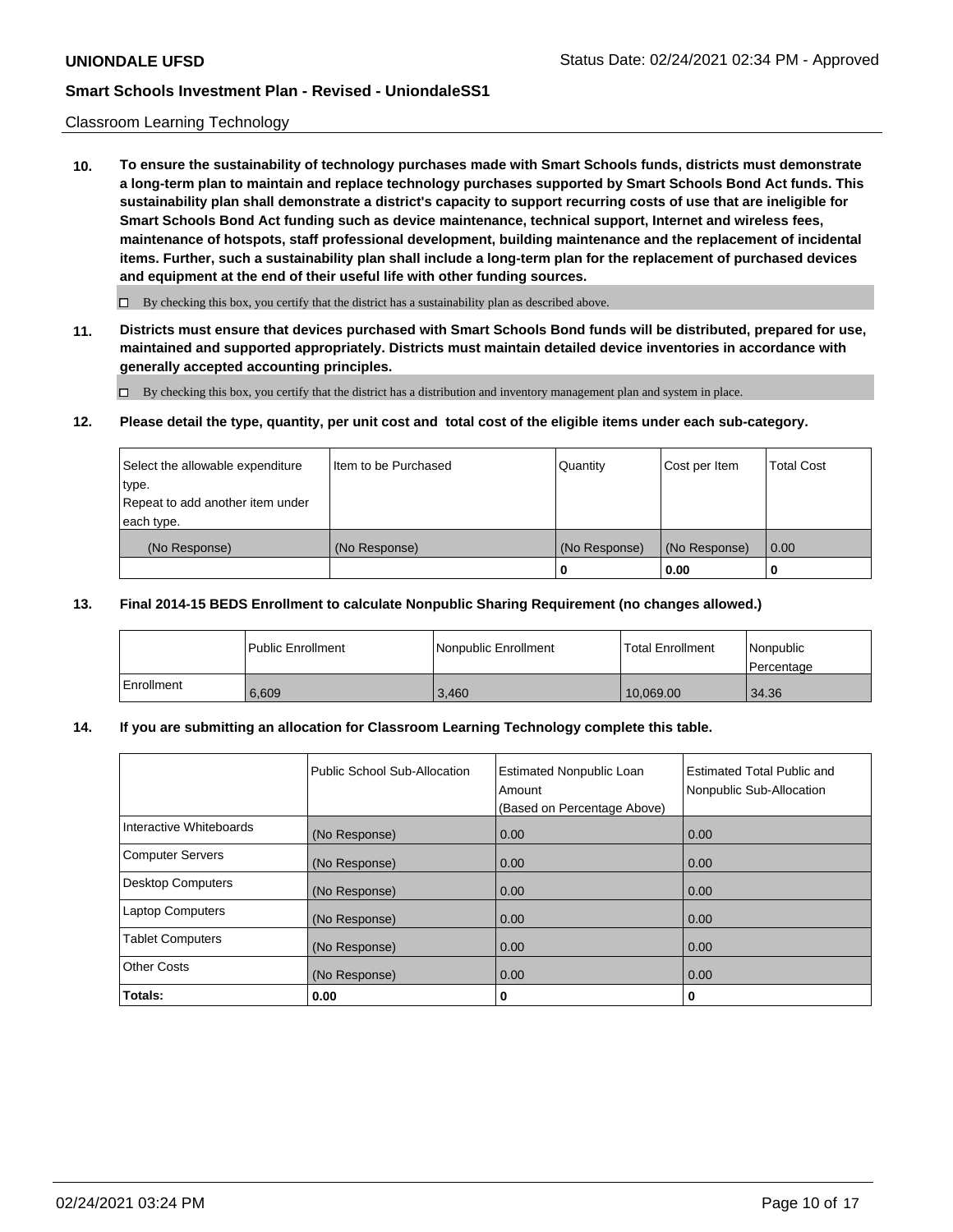### Pre-Kindergarten Classrooms

**1. Provide information regarding how and where the district is currently serving pre-kindergarten students and justify the need for additional space with enrollment projections over 3 years.**

The district is currently renting classroom space at the Shubert School from Baldwin school district, housing 180 Pre-K students. We are currently using one classroom in each of our 5 elementary schools for Pre-K instruction with a total of 90 students, and our Cornelius Court school has 3 classrooms with 54 Pre-K students operated by a CBO. Each building is currently operating a maximum capacity. Estimated future enrollment can be up to 500 Pre-K students total district-wide, leaving about 176 currently unserved potential students. Enrollment Projection Estimates for Pre-K 2020-2021 -354

2021-2022 -350

2022-2023-347

**2. Describe the district's plan to construct, enhance or modernize education facilities to accommodate prekindergarten programs. Such plans must include:**

**- Specific descriptions of what the district intends to do to each space;**

- **An affirmation that new pre-kindergarten classrooms will contain a minimum of 900 square feet per classroom;**
- **The number of classrooms involved;**
- **The approximate construction costs per classroom; and**

**- Confirmation that the space is district-owned or has a long-term lease that exceeds the probable useful life of the improvements.**

We intend to construct 5 new classrooms (Pre-K will be a minimum of 900 square feet each) at each elementary school. Approx. \$540,000.00 per class.

Yes building additions is a district owned building on district property. The scope of work includes but is not limited 5 Pre-K will be a minimum of 900 square feet each) associated corridor for a total of 5,625 af.as per SBA #6

**3. Smart Schools Bond Act funds may only be used for capital construction costs. Describe the type and amount of additional funds that will be required to support ineligible ongoing costs (e.g. instruction, supplies) associated with any additional pre-kindergarten classrooms that the district plans to add.**

The District is currently running Pre-K classes in a rented school. The Teaching Staff, supplies will be transferred over to the new constructed classrooms. The new constructed classrooms future needs (i.e. staff supplies, furniture) will be part of the General Budget. Also the district receives grant funding (\$3,240,000.00) from NYSED to facilitate the Pre-K program.

**4. All plans and specifications for the erection, repair, enlargement or remodeling of school buildings in any public school district in the State must be reviewed and approved by the Commissioner. Districts that plan capital projects using their Smart Schools Bond Act funds will undergo a Preliminary Review Process by the Office of Facilities Planning.**

**Please indicate on a separate row each project number given to you by the Office of Facilities Planning.**

| <b>Project Number</b> |  |
|-----------------------|--|
| 28-02-02-03-0-007-036 |  |

**5. Please detail the type, quantity, per unit cost and total cost of the eligible items under each sub-category.**

| Select the allowable expenditure<br>type.<br>Repeat to add another item under<br>each type. | Item to be purchased  | Quantity | Cost per Item | <b>Total Cost</b> |
|---------------------------------------------------------------------------------------------|-----------------------|----------|---------------|-------------------|
| <b>Construct Classrooms</b>                                                                 | <b>General Trades</b> |          | 1,530,292.00  | 1,530,292.00      |
| <b>Construct Classrooms</b>                                                                 | Plumbing              |          | 111,100.00    | 111,100.00        |
| <b>Construct Classrooms</b>                                                                 | <b>HVAC</b>           |          | 266,640.00    | 266,640.00        |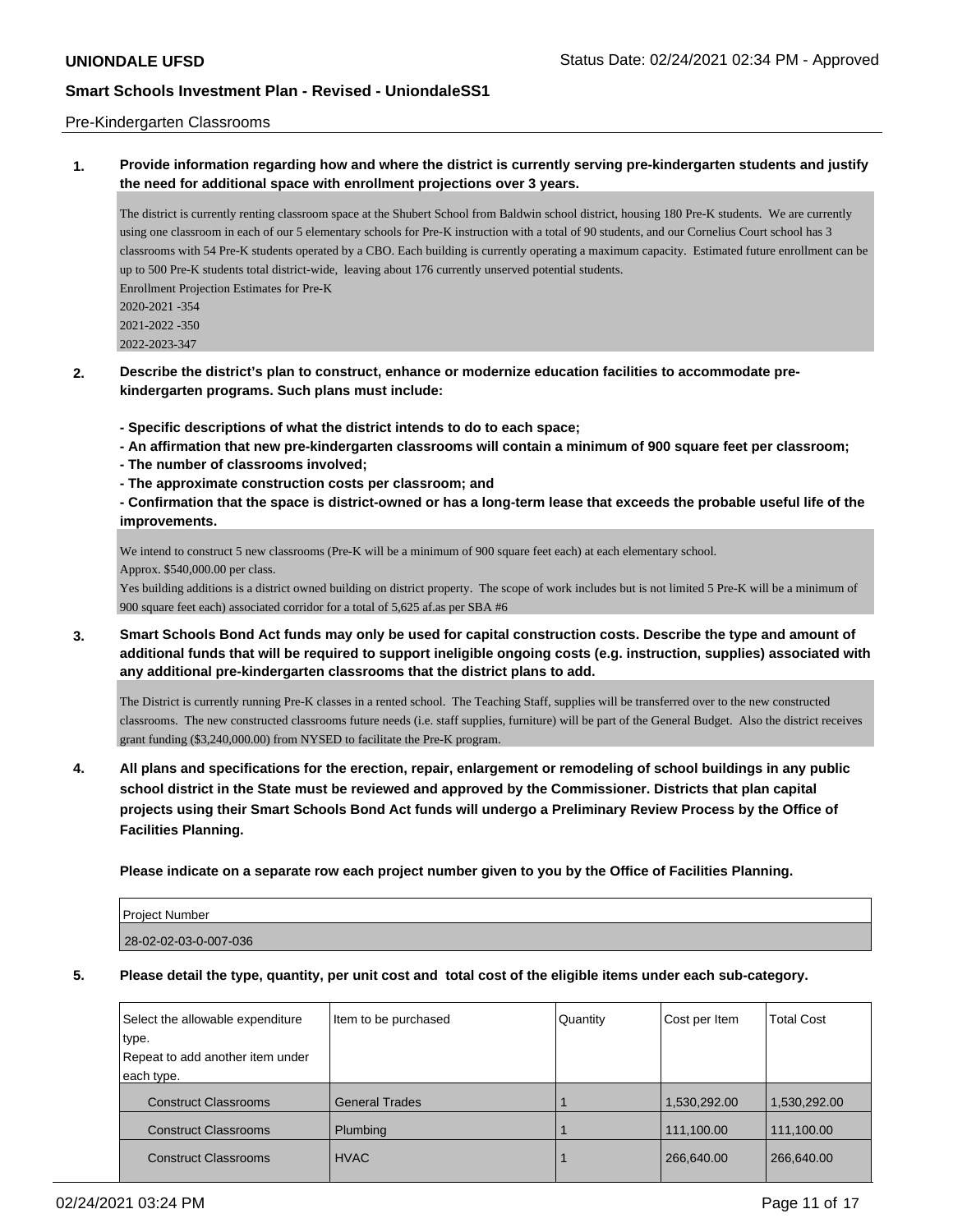Pre-Kindergarten Classrooms

| Select the allowable expenditure | Item to be purchased        | Quantity | Cost per Item | <b>Total Cost</b> |
|----------------------------------|-----------------------------|----------|---------------|-------------------|
| type.                            |                             |          |               |                   |
| Repeat to add another item under |                             |          |               |                   |
| each type.                       |                             |          |               |                   |
| <b>Construct Classrooms</b>      | <b>Electric</b>             |          | 266,640.00    | 266,640.00        |
| <b>Construct Classrooms</b>      | <b>Furniture</b>            |          | 100,000.00    | 100,000.00        |
| <b>Other Costs</b>               | Project incidentals         |          | 135,000.00    | 135,000.00        |
| <b>Other Costs</b>               | Architect fees              |          | 135,000.00    | 135,000.00        |
| <b>Other Costs</b>               | Contingencies               |          | 47,328.00     | 47,328.00         |
| <b>Other Costs</b>               | <b>Construction Manager</b> |          | 108,000.00    | 108,000.00        |
|                                  |                             | 9        | 2,700,000.00  | 2,700,000         |

**6. If you have made an allocation for Pre-Kindergarten Classrooms, complete this table. Note that the calculated Total at the bottom of the table must equal the Total allocation for this category that you entered in the SSIP Overview overall budget.**

|                                          | Sub-Allocation |
|------------------------------------------|----------------|
| Construct Pre-K Classrooms               | 2,274,672.00   |
| Enhance/Modernize Educational Facilities | 0.00           |
| Other Costs                              | 425,328.00     |
| Totals:                                  | 2,700,000.00   |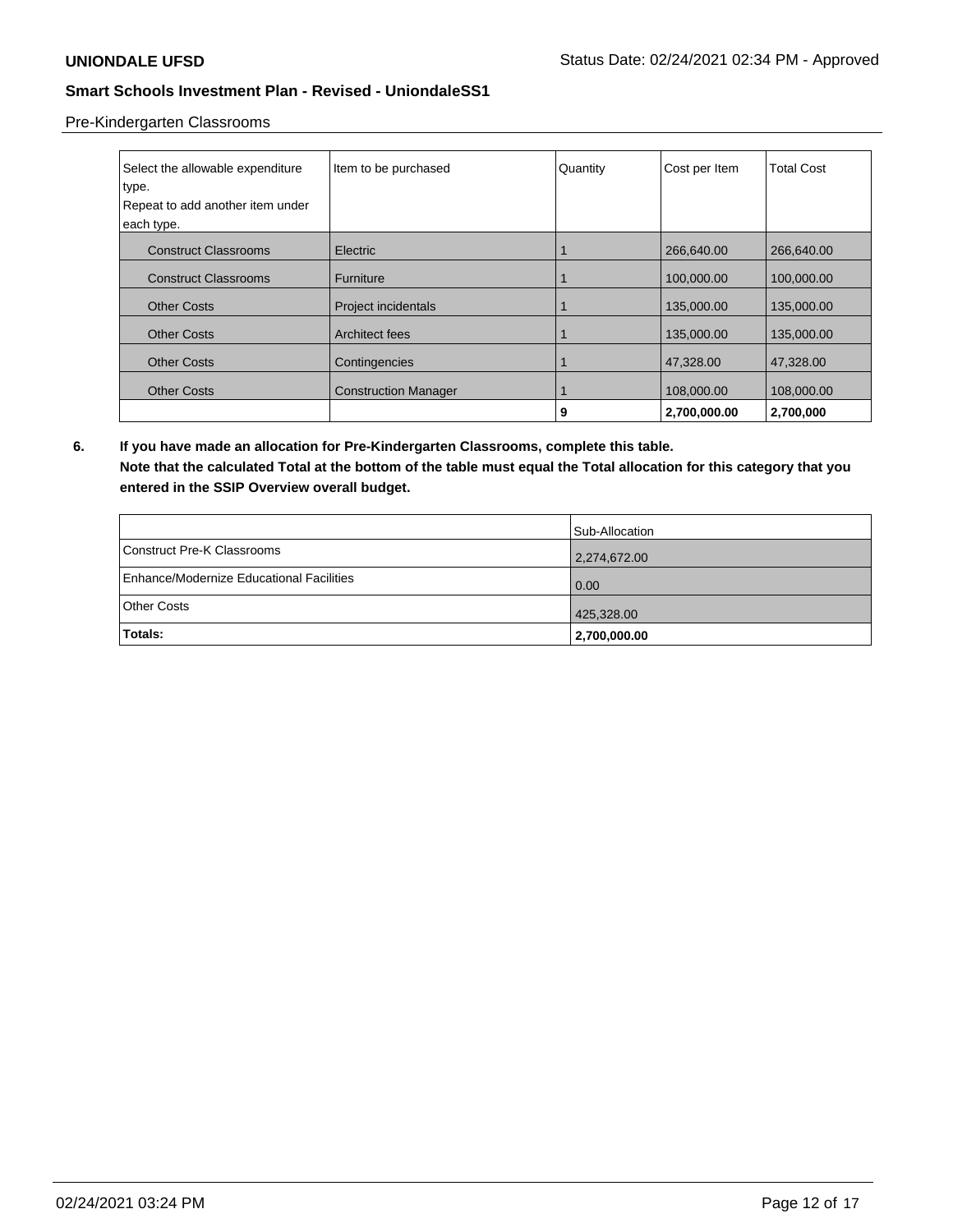### Replace Transportable Classrooms

## **1. Describe the district's plan to construct, enhance or modernize education facilities to provide high-quality instructional space by replacing transportable classrooms.**

*The district's plan is to remove and dispose of two deteriorated transportable building structures at Walnut Street School. The two transportable structures currently house a total of (4) four classrooms for 5th grade. The plan is to construct an approximate 19,000 square foot two story building addition on to the existing Walnut Street School. This addition includes space for (13) new state of the art classrooms, (4) four of which will be designated for 4th and 5th grade at approximately 800 square feet each. The new expansion shall provide high quality instructional spaces for the student population.*

**2. All plans and specifications for the erection, repair, enlargement or remodeling of school buildings in any public school district in the State must be reviewed and approved by the Commissioner. Districts that plan capital projects using their Smart Schools Bond Act funds will undergo a Preliminary Review Process by the Office of Facilities Planning.**

**Please indicate on a separate row each project number given to you by the Office of Facilities Planning.**

| <b>Project Number</b> |  |
|-----------------------|--|
| 28-02-02-03-0-007-036 |  |

**3. For large projects that seek to blend Smart Schools Bond Act dollars with other funds, please note that Smart Schools Bond Act funds can be allocated on a pro rata basis depending on the number of new classrooms built that directly replace transportable classroom units.**

**If a district seeks to blend Smart Schools Bond Act dollars with other funds describe below what other funds are being used and what portion of the money will be Smart Schools Bond Act funds.**

The district will use part of the \$158,134,456 serial bonds to build the classrooms. The total Smart School \$3,808,950.00 will be allocated to remove the old portable classrooms and build the new additon classrooms.

**4. Please detail the type, quantity, per unit cost and total cost of the eligible items under each sub-category.**

| Select the allowable expenditure | Item to be purchased             | Quantity | Cost per Item | <b>Total Cost</b> |
|----------------------------------|----------------------------------|----------|---------------|-------------------|
| type.                            |                                  |          |               |                   |
| Repeat to add another item under |                                  |          |               |                   |
| each type.                       |                                  |          |               |                   |
| <b>Construct New Space</b>       | <b>General Trade</b>             |          | 543,444.00    | 543,444.00        |
| <b>Construct New Space</b>       | Plumbing                         |          | 39,450.00     | 39,450.00         |
| <b>Construct New Space</b>       | <b>HVAC</b>                      |          | 94,690.00     | 94,690.00         |
| <b>Construct New Space</b>       | Electric                         |          | 94,690.00     | 94,690.00         |
| <b>Construct New Space</b>       | <b>Furniture</b>                 |          | 80,000.00     | 80,000.00         |
| <b>Construct New Space</b>       | Demolition/Removal               |          | 88,900.00     | 88,900.00         |
| <b>Other Costs</b>               | Project incidentals              |          | 16,807.00     | 16,807.00         |
| <b>Other Costs</b>               | <b>Architect Fees</b>            |          | 55,700.00     | 55,700.00         |
| <b>Other Costs</b>               | Contingencies                    |          | 55,700.00     | 55,700.00         |
| <b>Other Costs</b>               | <b>Construction Manager Fees</b> |          | 44,599.00     | 44,599.00         |
|                                  |                                  | 10       | 1,113,980.00  | 1,113,980         |

**5. If you have made an allocation for Replace Transportable Classrooms, complete this table. Note that the calculated Total at the bottom of the table must equal the Total allocation for this category that you entered in the SSIP Overview overall budget.**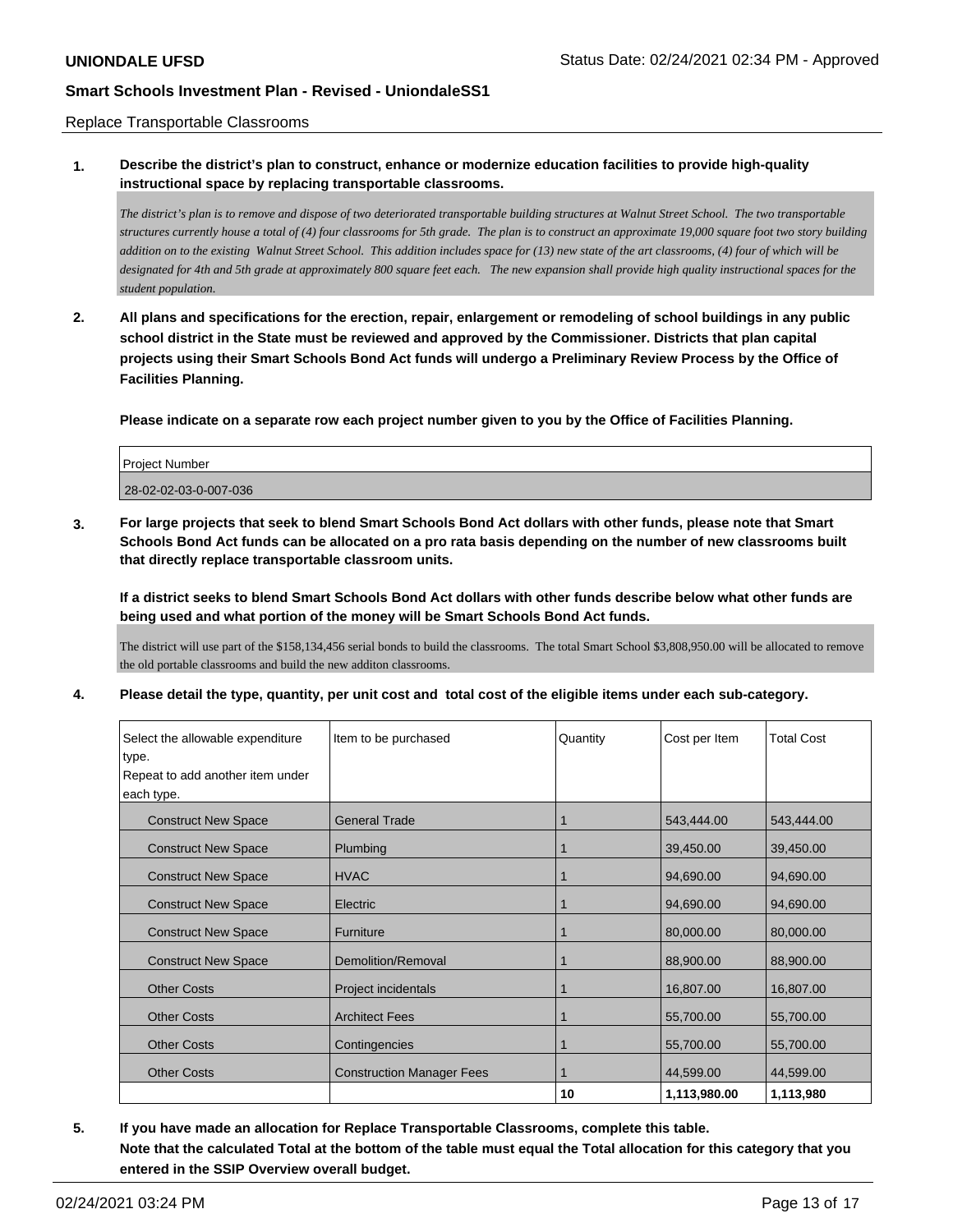Replace Transportable Classrooms

|                                                | Sub-Allocation |
|------------------------------------------------|----------------|
| Construct New Instructional Space              | 941,174.00     |
| Enhance/Modernize Existing Instructional Space | 0.00           |
| Other Costs                                    | 172,806.00     |
| <b>Totals:</b>                                 | 1,113,980.00   |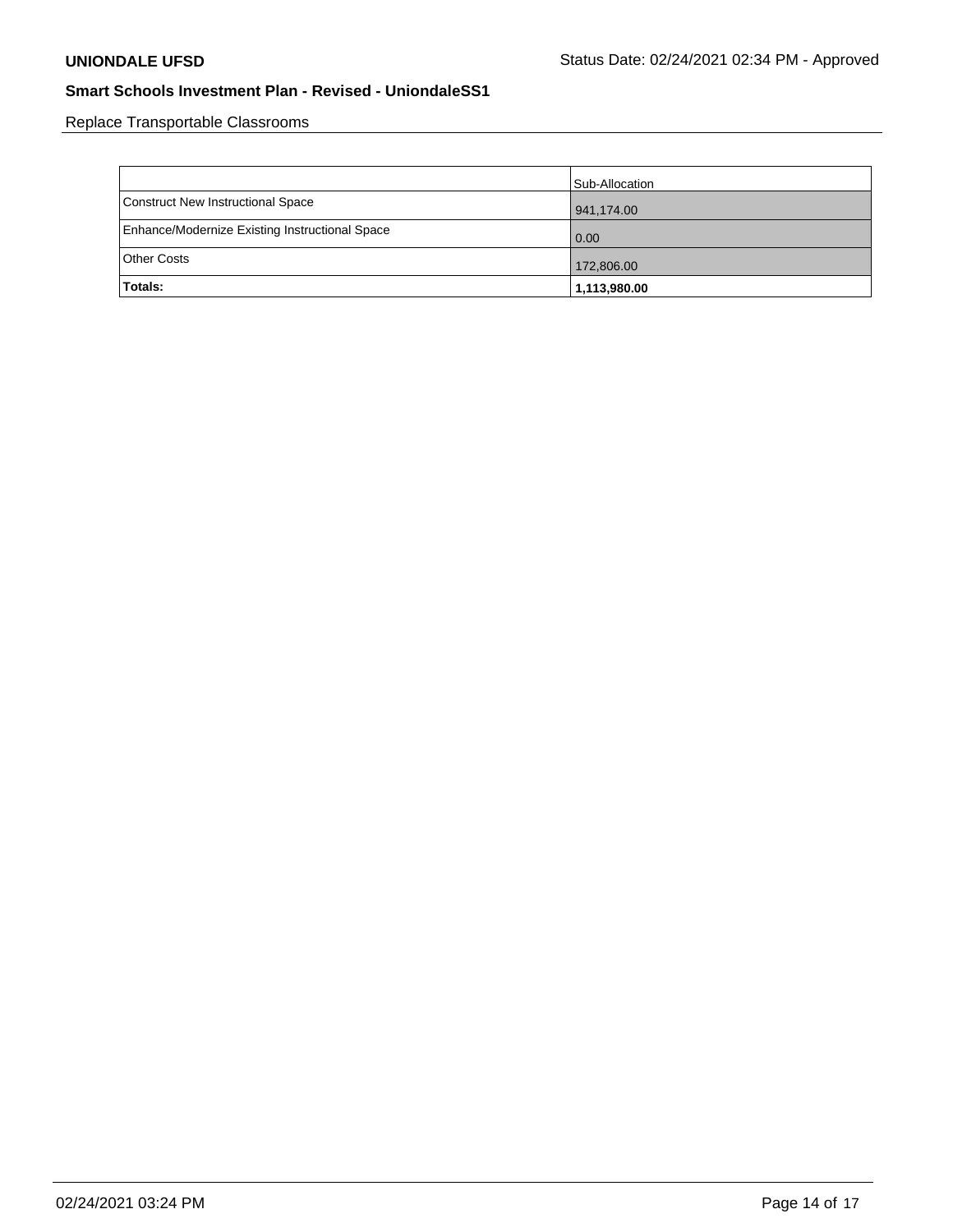High-Tech Security Features

**1. Describe how you intend to use Smart Schools Bond Act funds to install high-tech security features in school buildings and on school campuses.**

(No Response)

**2. All plans and specifications for the erection, repair, enlargement or remodeling of school buildings in any public school district in the State must be reviewed and approved by the Commissioner. Smart Schools plans with any expenditures in the High-Tech Security category require a project number from the Office of Facilities Planning. Districts must submit an SSBA LOI and receive project numbers prior to submitting the SSIP. As indicated on the LOI, some projects may be eligible for a streamlined review and will not require a building permit. Please indicate on a separate row each project number given to you by the Office of Facilities Planning.**

| <b>Project Number</b> |  |
|-----------------------|--|
| (No Response)         |  |

- **3. Was your project deemed eligible for streamlined Review?**
	- Yes
	- $\hfill \Box$  No
- **4. Include the name and license number of the architect or engineer of record.**

| <b>Name</b>   | License Number |
|---------------|----------------|
| (No Response) | (No Response)  |

**5. Please detail the type, quantity, per unit cost and total cost of the eligible items under each sub-category.**

| Select the allowable expenditure | Item to be purchased | Quantity      | Cost per Item | <b>Total Cost</b> |
|----------------------------------|----------------------|---------------|---------------|-------------------|
| type.                            |                      |               |               |                   |
| Repeat to add another item under |                      |               |               |                   |
| each type.                       |                      |               |               |                   |
| (No Response)                    | (No Response)        | (No Response) | (No Response) | $\overline{0.00}$ |
|                                  |                      |               | 0.00          |                   |

**6. If you have made an allocation for High-Tech Security Features, complete this table.**

**Enter each Sub-category Public Allocation based on the the expenditures listed in Table #5.**

|                                                      | Sub-Allocation |
|------------------------------------------------------|----------------|
| Capital-Intensive Security Project (Standard Review) | (No Response)  |
| <b>Electronic Security System</b>                    | (No Response)  |
| <b>Entry Control System</b>                          | (No Response)  |
| Approved Door Hardening Project                      | (No Response)  |
| <b>Other Costs</b>                                   | (No Response)  |
| Totals:                                              | 0.00           |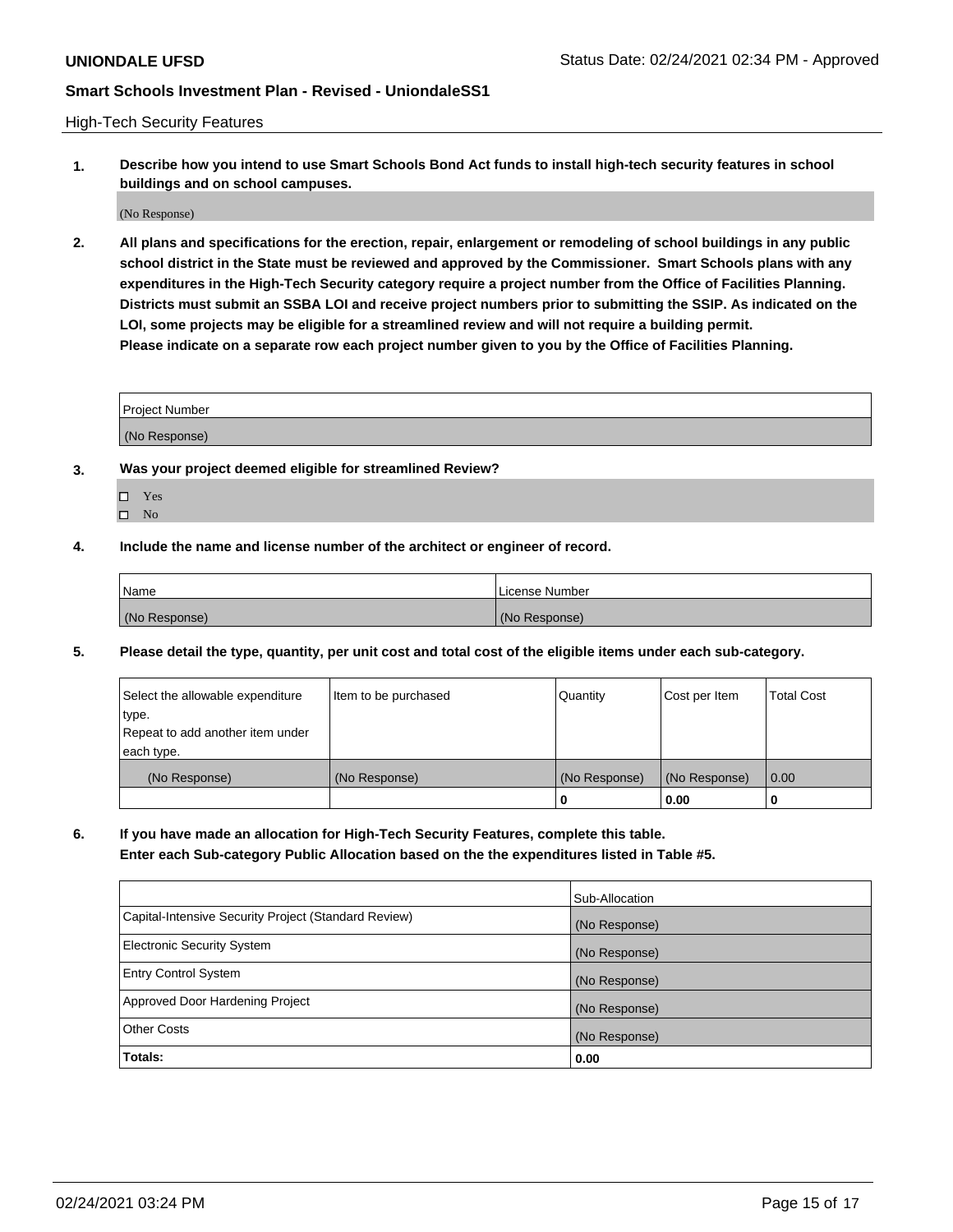Non-Public Schools

**1. Describe your plan to utilize SSBA funds to purchase devices and loan to the nonpublic schools within your district. Please specify what devices have been requested by the nonpublic schools. If the nonpublic schools have not finalized requests, the district should provide the date nonpublic schools will submit the request by.**

(No Response)

**2. A final Smart Schools Investment Plan cannot be approved until school authorities have adopted regulations specifying the date by which requests from nonpublic schools for the purchase and loan of Smart Schools Bond Act classroom technology must be received by the district.**

By checking this box, you certify that you have such a plan and associated regulations in place that have been made public.

**2a. Please enter the date each year nonpublic schools must request loanable items from the school district. This date cannot be earlier than June 1 of the previous school year.**

(No Response)

## **3. Final 2014-15 BEDS Enrollment to calculate Nonpublic Sharing Requirement (no changes allowed.)**

|            | Public Enrollment | l Nonpublic Enrollment | <sup>1</sup> Total Enrollment | I Nonpublic Percentage |
|------------|-------------------|------------------------|-------------------------------|------------------------|
| Enrollment | 6.609             | 3.460                  | 10.069.00                     | 34.36                  |

### **4. Nonpublic Loan Calculator**

|                                                        | Loanable     | Loanable   | Additional       | Estimated   | Previously | Cumulative | Final Per  | <b>Final Total</b> |
|--------------------------------------------------------|--------------|------------|------------------|-------------|------------|------------|------------|--------------------|
|                                                        | School       | Classroom  | Nonpublic        | l Per Pupil | Approved   | Per Pupil  | Pupil Loan | Loan               |
|                                                        | Connectivity | Technology | Loan             | Amount -    | Per Pupil  | Loan       | Amount -   | Amount -           |
|                                                        |              |            | (Optional)       | This Plan   | Amount(s)  | Amount     | This Plan  | This Plan          |
| Required Nonpublic<br>Loan                             | 0.00         | 0.00       |                  | 0.00        | 0.00       | 0.00       | 0.00       | 0.00               |
| Final Adjusted Loan<br>- (If additional loan<br>funds) | 0.00         | 0.00       | (No<br>Response) | 0.00        | 0.00       | 0.00       | 0.00       | 0.00               |

### **5. Nonpublic Share**

|                                          | Final Per Pupil Amount | l Final Nonpublic Loan Amount |
|------------------------------------------|------------------------|-------------------------------|
| Pending and Previously<br>Approved Plans | 0.00                   | 0.00                          |
| <b>This Plan</b>                         | 0.00                   | 0.00                          |
| Total                                    | 0.00                   | 0.00                          |

### **6. Distribution of Nonpublic Loan Amount by School**

| Nonpublic School Name                            | 2018-19 K-12 Enrollment | Special Ed School? If Yes, not eligible |
|--------------------------------------------------|-------------------------|-----------------------------------------|
| <b>HEBREW ACADEMY OF NASSAU</b>                  | 413                     | l No                                    |
| <b>KELLENBERG MEMORIAL HIGH</b><br><b>SCHOOL</b> | 2577                    | l No                                    |
| LITTLE RED TRAIN PRIVATE SCHOOL                  |                         | l No                                    |
| ST MARTIN DE PORRES MARIANIST<br><b>SCHOOL</b>   | 345                     | l No                                    |

**7. Please detail the type, quantity and per unit cost of the eligible items under each sub-category.**